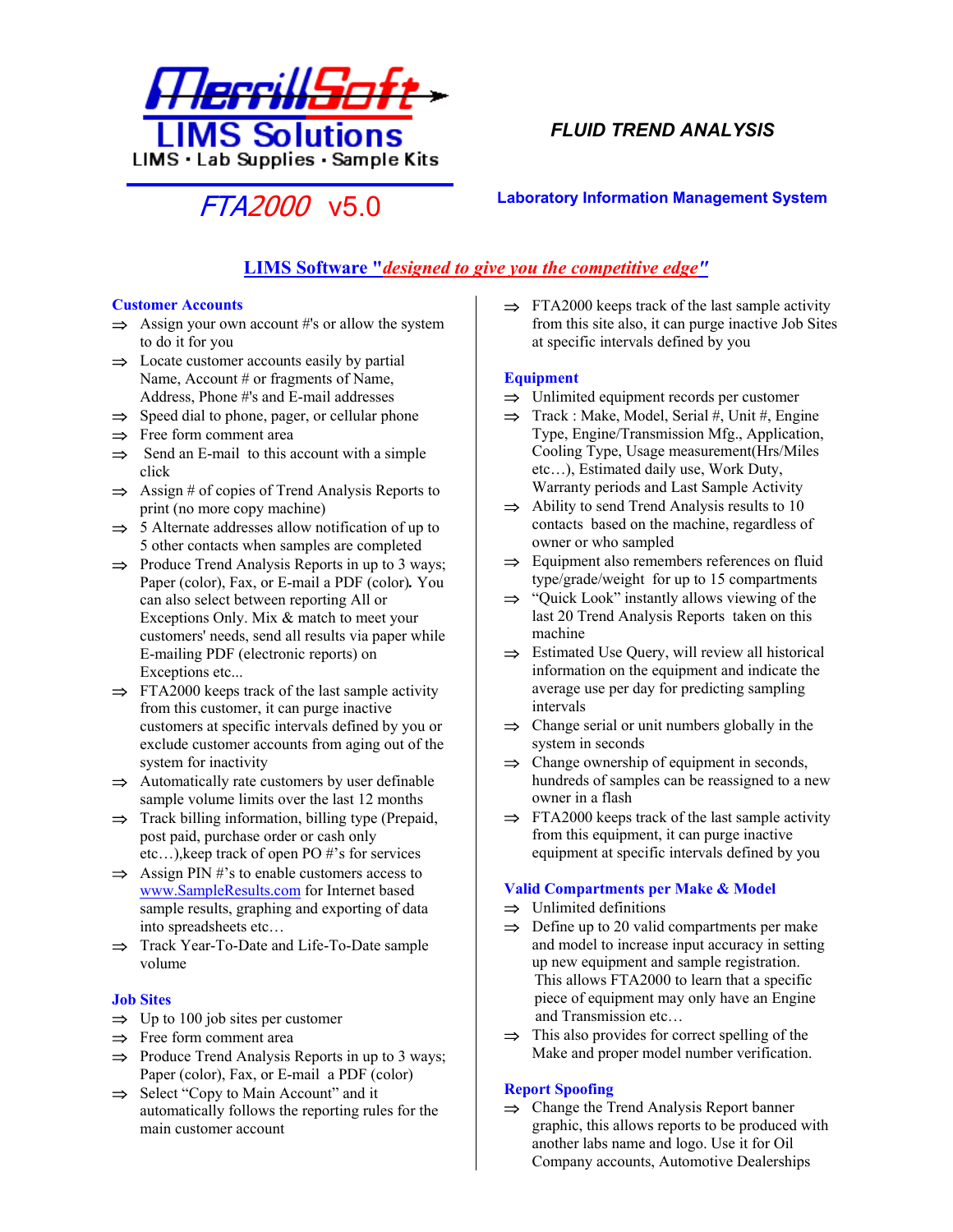etc… Those that require that their name and logo appear on the reports not the actual labs. Set it once and FTA2000 remembers to make the change automatically until instructed otherwise.

⇒ Free form comment area for specific comments on this Spoofing account, like open PO # to bill at the end of each month etc…

### **Compartments**

- ⇒ Unlimited user defined compartments
- ⇒ Define compartment testing profiles; which tests are performed based on compartments

#### **System Recovery**

- ⇒ Reprint a complete or partial days run from up to 30 days prior
- ⇒ Restore to the previous days sample run without losing the current days work

#### **Interpretations Meanings**

⇒ Over 46,000 user defined interpretations including macro codes which enable a single interpretation code to translate into as many as 10 interpretation meanings

#### **Analysis**

- ⇒ Up to 20 different user defined wear metals
- ⇒ Particle count testing up to 8 channels
- ⇒ Infrared analysis for Soot, Oxidation, Nitration, and Sulfation
- ⇒ Physical analysis for Anti-freeze, Fuel, Water, TAN, TBN and Viscosity at 40°C and 100°C
- ⇒ Microscope Image support
- ⇒ 6 additional user definable tests

### **Sample Registration**

- ⇒ Ability to enter samples for the current day or the next work day
- ⇒ Register samples by unit number, serial number or component number
- ⇒ Multi-user registration allows for simultaneous registration to be entered at the same time
- ⇒ Quick sample entry features
- ⇒ Automatic sample numbering
- ⇒ Display of last sample entered to eliminate duplicates
- ⇒ Display of last service meter/odometer to aid sample registration accuracy
- ⇒ Ability at any time to delete a duplicate or add a missed sample in the run
- ⇒ Track fluid status: Unknown, Changed, Sampled or Special
- ⇒ Track Filter Changes
- ⇒ Work Order or Customer reference Information
- ⇒ Add New Customers, Equipment, Compartments or Job Sites directly from the Sample Registration Screen

#### **Reporting**

- ⇒ Laser printed Trend Analysis reports (b&w or color) with changeable banner graphics
- ⇒ Complete variety of predefined reports with numerous selection criteria options
- ⇒ System generated prepaid sampling forms with the ability to track prepaid samples which have been used, and track the lab liability for unused services sold
- ⇒ Complete or partial runs of Trend Analysis Reports can be printed, Faxed or E-mailed
- ⇒ When processing samples for other labs, the system allows the choice of sending just the Trend Analysis Reports (for mailing) or all the reports for that lab, via the Internet
- ⇒ E-mail or Fax any FTA2000 report to anyone, with the Report Wizard. It makes producing and delivering reports effortless
- ⇒ Report Wizard can also send any report to any Network printer in your organization

#### **Interpreters Screen**

- $\Rightarrow$  See the entire history
- ⇒ Edit any reading
- ⇒ Single screen interpretation, no scrolling
- ⇒ Interpret with a click of the mouse
- ⇒ Get averages instantly
- ⇒ Suspend samples for interpretation at a later date (missing information or test equipment failure)
- ⇒ Change the display from Tester data to PPM per Hour/Mile to normalize reading on extended oil sample intervals

#### **Extended Capabilities**

- ⇒ **Built-in faxing and E-mailing of Reports**
- ⇒ Partial Unit & Serial number locator
- ⇒ 26 user defined sample pricing structures
- ⇒ Ability to call, page, fax or E-mail customers from within the application
- ⇒ Automatically collect data from testers via LAN, Serial, Wireless or Floppy disk even (no more manual entry)
- ⇒ Quick manual data entry for testers without automatic data collection capabilities
- ⇒ Complete online help system
- ⇒ Data accessible via local area network, wide area network, dial-up, or Internet
- ⇒ Multi-user capability
- ⇒ Provides customer lookup ability on their specific fleet. Hundreds of simultaneous lookups can be performed with **NO** impact to the lab system performance
- ⇒ Very Quick response times, it would be hard to beat *FTA2000* for speed

#### **Export Data**

- $\Rightarrow$  *FTA2000* can export all of it's data into one of 7 different standard formats like Lotus or Excel
- ⇒ It can handle the toughest requests, like all customers with a 5 in the zip code or phone #, that's how specific it can get!
- ⇒ And it's fast, 2,000 pieces of equipment can be exported per second!

#### **Account Representatives**

⇒ Assign up to 3 account reps per customer account.